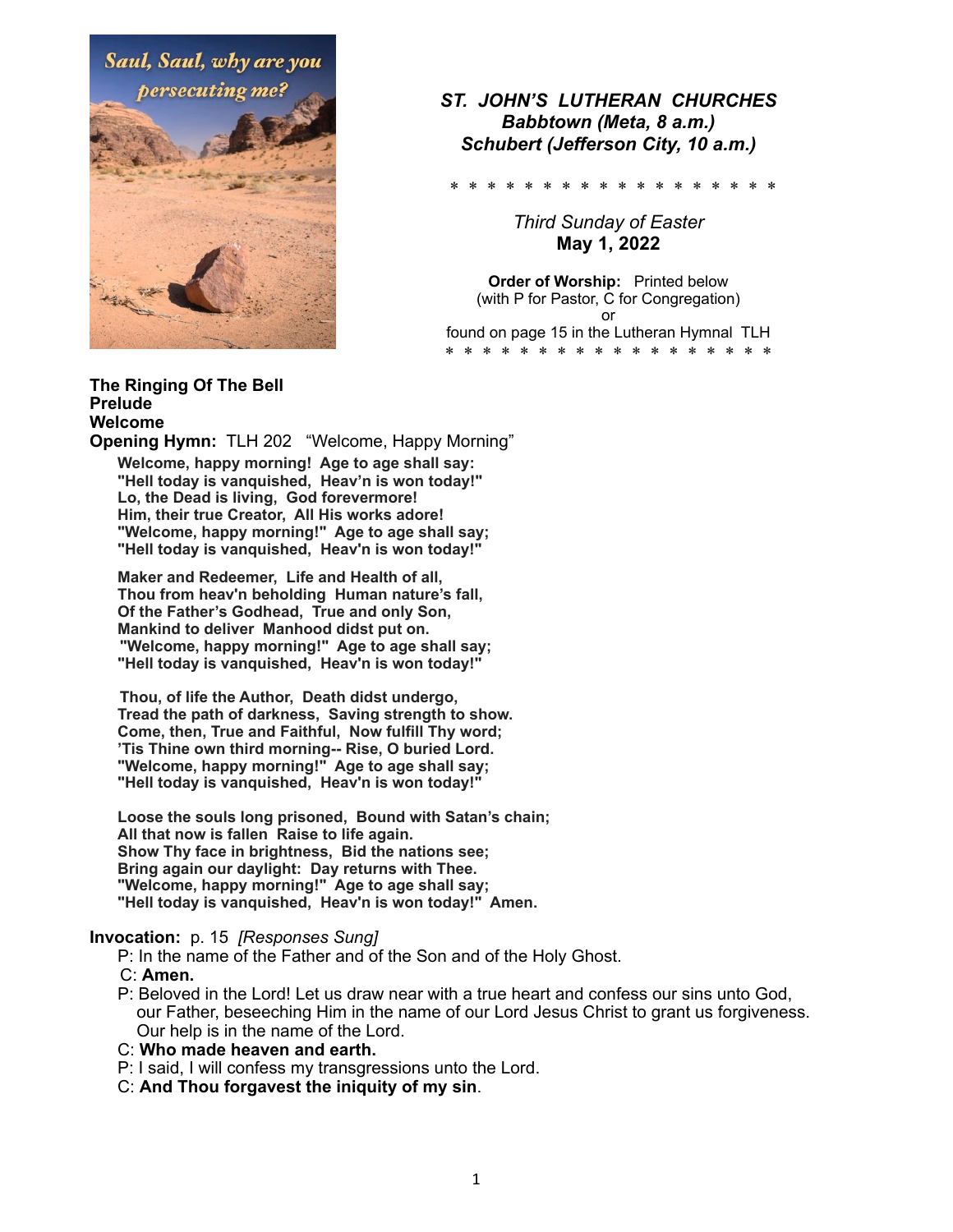## **Confession:** *[Spoken by all]*

 **O almighty God, merciful Father, I, a poor, miserable sinner, confess unto Thee all my sins and iniquities with which I have ever offended Thee and justly deserved Thy temporal and eternal punishment. But I am heartily sorry for them and sincerely repent of them, and I pray Thee of Thy boundless mercy and for the sake of the holy, innocent, bitter sufferings and death of Thy beloved Son, Jesus Christ, to be gracious and merciful to me, a poor, sinful being.** 

## **Absolution:** p. 16

 P:Upon this your confession, I, by virtue of my office, as a called and ordained servant of the Word, announce the grace of God unto all of you, and in the stead and by the command of my Lord and Savior, Jesus Christ, I forgive you all your sins in the name of the Father and of the Son and of the Holy Ghost.

C: *[Sung]* **Amen.**

## **Introit**

**Gloria Patri:** p.16 *[Sung]* 

 C: **Glory be to the Father and to the Son and to the Holy Ghost; As it was in the beginning, is now, and ever shall be, world without end. Amen.**

## **Kyrie:** p.17*[Sung]*

C: **Lord, have mercy upon us. Christ, have mercy upon us. Lord, have mercy upon us.** 

**Gloria in Excelsis**:p. 17-19 *[Sung]* 

C: **Glory be to God on high; And on earth peace, good will toward men.** 

 **We praise Thee, we bless Thee, we worship Thee,** 

 **We glorify Thee, we give thanks to Thee, for Thy great glory.** 

 **O Lord God, heav'nly King, God the Father Almighty.** 

 **O Lord, the only-begotten Son, Jesus Christ;** 

 **O Lord God, Lamb of God, Son of the Father,** 

 **That takest away the sin of the world, have mercy upon us.** 

 **Thou that takest away the sin of the world, receive our prayer.** 

 **Thou that sittest at the right hand of God the Father, have mercy upon us.** 

 **For Thou only art holy; Thou only art the Lord.** 

 **Thou only, O Christ, with the Holy Ghost, art most high in the glory of God the Father. Amen.** 

## **Salutation And Response:** p.19

P: The Lord be with you.

C: *[Sung]* **And with thy spirit.** 

## **The Prayer Of The Day:** *[Spoken by all]*

 **O God, through the humiliation of Your Son You raised up the fallen world. Grant to Your faithful people, rescued from the peril of everlasting death, perpetual gladness and eternal joys; through Jesus Christ, our Lord, who lives and reigns with You and the Holy Spirit, one God, now and forever.** 

**Response** *[Sung]:* **Amen.** 

## **First Scripture Reading:** Acts 9:1-22

**<sup>1</sup>**But Saul, still breathing threats and murder against the disciples of the Lord, went to the high priest **2** and asked him for letters to the synagogues at Damascus, so that if he found any belonging to the Way, men or women, he might bring them bound to Jerusalem. **3** Now as he went on his way, he approached Damascus, and suddenly a light from heaven shone around him. **4** And falling to the ground, he heard a voice saying to him, "Saul, Saul, why are you persecuting me?" **5** And he said, "Who are you, Lord?" And he said, "I am Jesus, whom you are persecuting. **6** But rise and enter the city, and you will be told what you are to do."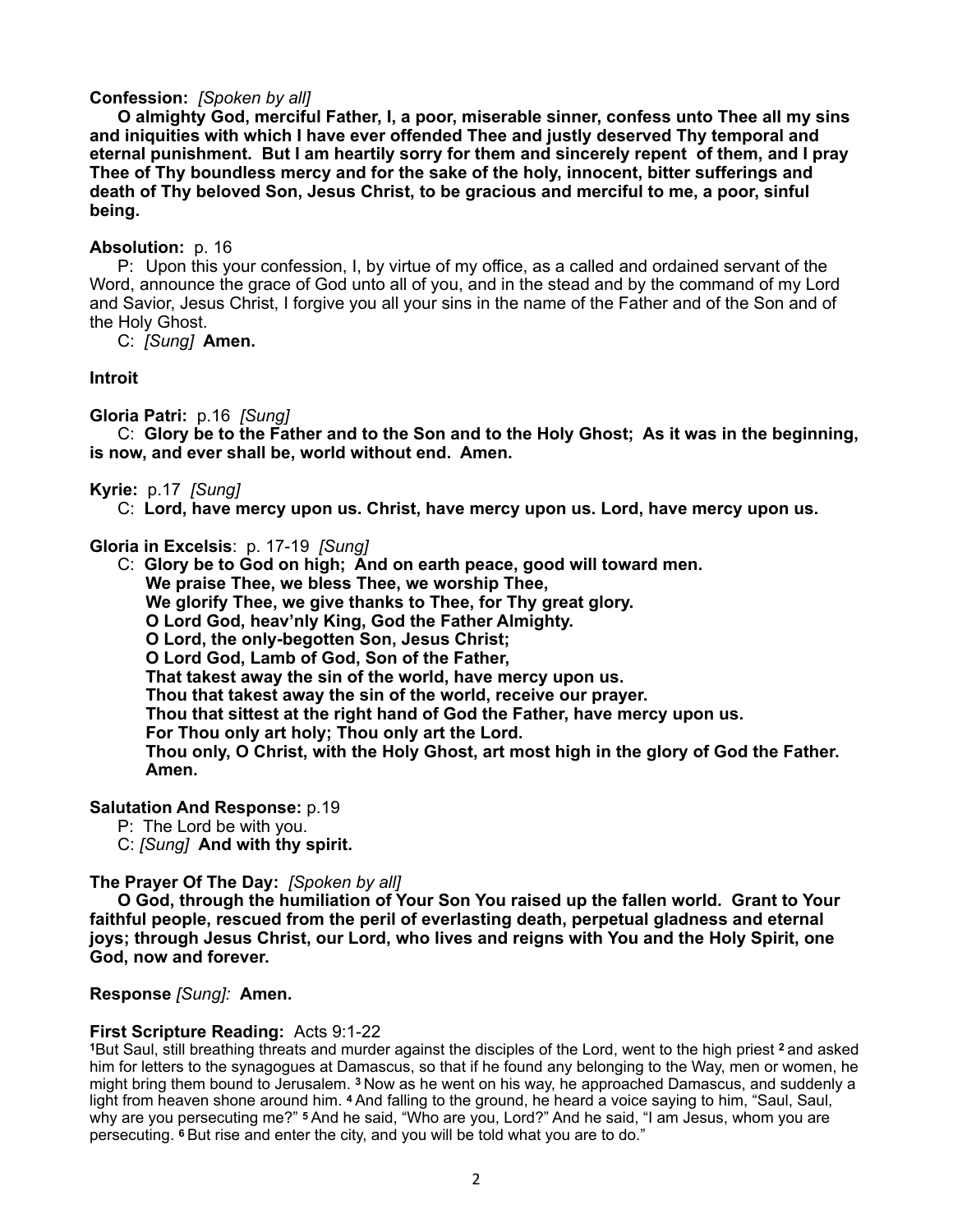**<sup>7</sup>**The men who were traveling with him stood speechless, hearing the voice but seeing no one. **8** Saul rose from the ground, and although his eyes were opened, he saw nothing. So they led him by the hand and brought him into Damascus. **9** And for three days he was without sight, and neither ate nor drank.**10** Now there was a disciple at Damascus named Ananias. The Lord said to him in a vision, "Ananias." And he said, "Here I am, Lord." **11** And the Lord said to him, "Rise and go to the street called Straight, and at the house of Judas look for a man of Tarsus named Saul, for behold, he is praying, **12** and he has seen in a vision a man named Ananias come in and lay his hands on him so that he might regain his sight." **13** But Ananias answered, "Lord, I have heard from many about this man, how much evil he has done to your saints at Jerusalem. **14** And here he has authority from the chief priests to bind all who call on your name." **15** But the Lord said to him, "Go, for he is a chosen instrument of mine to carry my name before the Gentiles and kings and the children of Israel. **16** For I will show him how much he must suffer for the sake of my name." **17** So Ananias departed and entered the house. And laying his hands on him he said, "Brother Saul, the Lord Jesus who appeared to you on the road by which you came has sent me so that you may regain your sight and be filled with the Holy Spirit." **18** And immediately something like scales fell from his eyes, and he regained his sight. Then he rose and was baptized; **19** and taking food, he was strengthened. For some days he was with the disciples at Damascus. **20** And immediately he proclaimed Jesus in the synagogues, saying, "He is the Son of God." **21** And all who heard him were amazed and said, "Is not this the man who made havoc in Jerusalem of those who called upon this name? And has he not come here for this purpose, to bring them bound before the chief priests?" **22** But Saul increased all the more in strength, and confounded the Jews who lived in Damascus by proving that Jesus was the Christ.

## **Epistle Reading:** Revelation 5:1-7 (8-14)

**<sup>1</sup>**Then I saw in the right hand of him who was seated on the throne a scroll written within and on the back, sealed with seven seals. **2** And I saw a mighty angel proclaiming with a loud voice, "Who is worthy to open the scroll and break its seals?" **3** And no one in heaven or on earth or under the earth was able to open the scroll or to look into it, **4** and I began to weep loudly because no one was found worthy to open the scroll or to look into it. **5** And one of the elders said to me, "Weep no more; behold, the Lion of the tribe of Judah, the Root of David, has conquered, so that he can open the scroll and its seven seals." **6** And between the throne and the four living creatures and among the elders I saw a Lamb standing, as though it had been slain, with seven horns and with seven eyes, which are the seven spirits of God sent out into all the earth. **7** And he went and took the scroll from the right hand of him who was seated on the throne. **8** And when he had taken the scroll, the four living creatures and the twenty-four elders fell down before the Lamb, each holding a harp, and golden bowls full of incense, which are the prayers of the saints. **9** And they sang a new song, saying, "Worthy are you to take the scroll and to open its seals, for you were slain, and by your blood you ransomed people for God from every tribe and language and people and nation, **10** and you have made them a kingdom and priests to our God, and they shall reign on the earth." **11** Then I looked, and I heard around the throne and the living creatures and the elders the voice of many angels, numbering myriads of myriads and thousands of thousands, **12** saying with a loud voice, "Worthy is the Lamb who was slain, to receive power and wealth and wisdom and might and honor and glory and blessing!"**13** And I heard every creature in heaven and on earth and under the earth and in the sea, and all that is in them, saying,"To him who sits on the throne and to the Lamb be blessing and honor and glory and might forever and ever!" **14** And the four living creatures said, "Amen!" and the elders fell down and worshiped.

# **Gradual**

# **The Sentence Of The Season**

# **The "Triple Hallelujah":**

- C: *[Sung]* **Hallelujah! Hallelujah! Hallelujah!**
- P: The Holy Gospel that is appointed to be read for today is from the Gospel of St. John, chapter 21, beginning with the 1st verse.

## C:*[Sung]* **Glory be to Thee, O Lord!**

## **The Gospel Reading:** John 21:1-19

**<sup>1</sup>**After this Jesus revealed himself again to the disciples by the Sea of Tiberias, and he revealed himself in this way. **2** Simon Peter, Thomas (called the Twin), Nathanael of Cana in Galilee, the sons of Zebedee, and two others of his disciples were together. **3** Simon Peter said to them, "I am going fishing." They said to him, "We will go with you." They went out and got into the boat, but that night they caught nothing. **4** Just as day was breaking, Jesus stood on the shore; yet the disciples did not know that it was Jesus. **5** Jesus said to them, "Children, do you have any fish?" They answered him, "No." **6** He said to them, "Cast the net on the right side of the boat, and you will find some." So they cast it, and now they were not able to haul it in, because of the quantity of fish.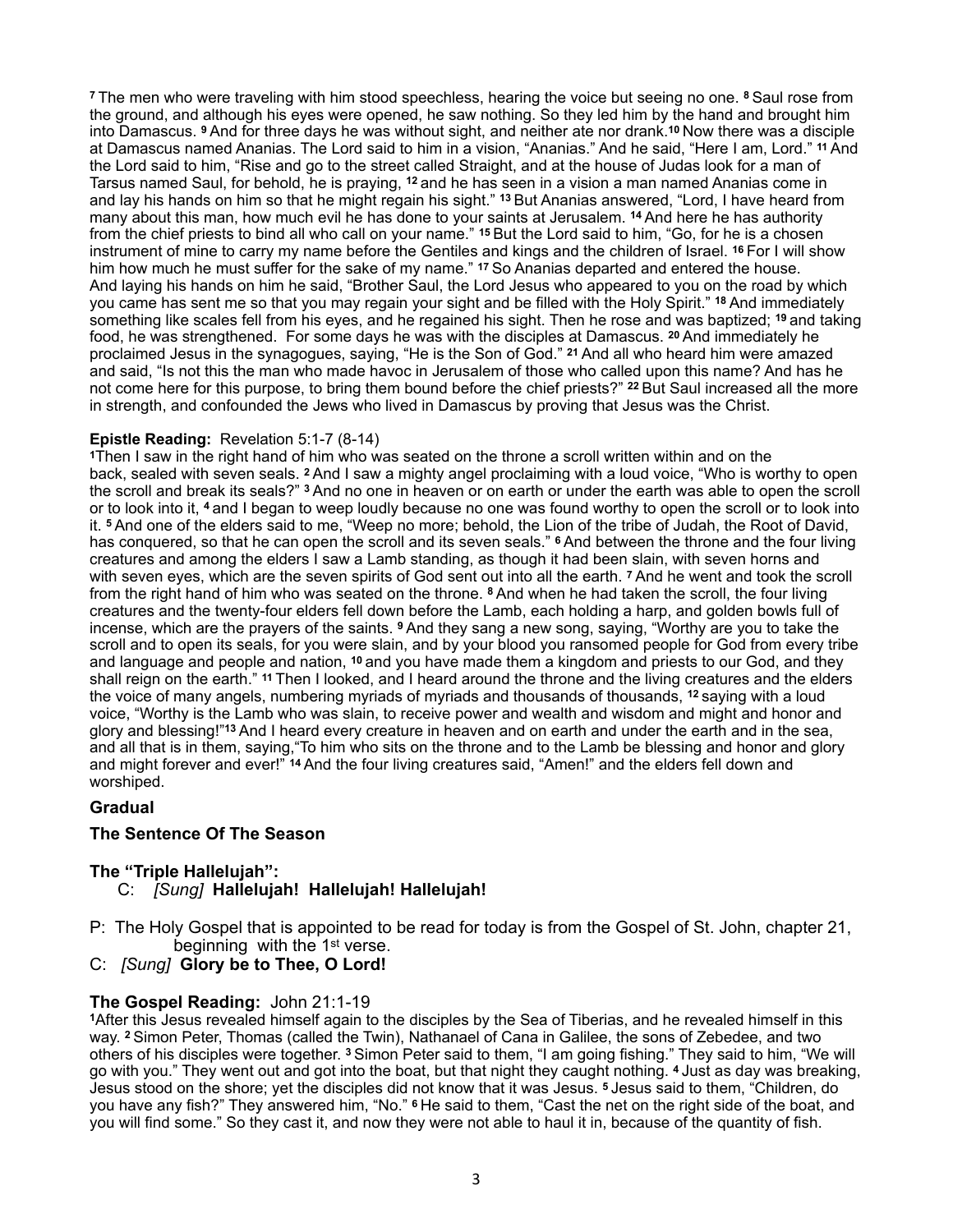**<sup>7</sup>**That disciple whom Jesus loved therefore said to Peter, "It is the Lord!" When Simon Peter heard that it was the Lord, he put on his outer garment, for he was stripped for work, and threw himself into the sea. **8** The other disciples came in the boat, dragging the net full of fish, for they were not far from the land, but about a hundred yards off. **9** When they got out on land, they saw a charcoal fire in place, with fish laid out on it, and bread. **10** Jesus said to them, "Bring some of the fish that you have just caught." **11** So Simon Peter went aboard and hauled the net ashore, full of large fish, 153 of them. And although there were so many, the net was not torn. **12** Jesus said to them, "Come and have breakfast." Now none of the disciples dared ask him, "Who are you?" They knew it was the Lord. **13** Jesus came and took the bread and gave it to them, and so with the fish. **14** This was now the third time that Jesus was revealed to the disciples after he was raised from the dead. **<sup>15</sup>**When they had finished breakfast, Jesus said to Simon Peter, "Simon, son of John, do you love me more than these?" He said to him, "Yes, Lord; you know that I love you." He said to him, "Feed my lambs." **16** He said to him a second time, "Simon, son of John, do you love me?" He said to him, "Yes, Lord; you know that I love you." He said to him, "Tend my sheep." **17** He said to him the third time, "Simon, son of John, do you love me?" Peter was grieved because he said to him the third time, "Do you love me?" and he said to him, "Lord, you know everything; you know that I love you." Jesus said to him, "Feed my sheep. **18** Truly, truly, I say to you, when you were young, you used to dress yourself and walk wherever you wanted, but when you are old, you will stretch out your hands, and another will dress you and carry you where you do not want to go." **19** (This he said to show by what kind of death he was to glorify God.) And after saying this he said to him, "Follow me."

P: Here ends the reading of the Holy Gospel.

C:*[Sung]* **Praise be to Thee, O Christ!** 

**Babbtown: The Apostles' Creed,** p. 12

 **I believe in God, the Father Almighty, maker of heaven and earth.** 

 **And in Jesus Christ, His only Son, our Lord; Who was conceived by the Holy Ghost, Born of the Virgin Mary; Suffered under Pontius Pilate, Was crucified, dead and buried; He descended into hell; The third day He rose again from the dead; He ascended into heaven and sitteth on the right hand of God, the Father almighty; From thence He shall come to judge the quick and the dead.** 

 **I believe in the Holy Ghost; the Holy Christian Church, the communion of saints; The forgiveness of sins, The resurrection of the body; And the life everlasting. Amen.** 

**Schubert: Sacrament Of Holy Baptism:** Heidi Alan Schroeder

**Baptism Hymn:** TLH 299 "Dear Father Who Hast Made Us All"

**Dear Father, who has made us all, To Thee Thy children humbly pray: Look on this babe who at Thy call Now enters on life's narrow way.** 

 **Dear Savior, for Thy love untold We bring this little child to Thee. Receive it, Shepherd, to Thy fold And keep it Thine eternally.** 

 **Dear Spirit, rest upon this child As Thou didst brood upon the sea, And make it pure and undefiled, A holy temple unto Thee.** 

 **O Triune God, we humbly pray That all Thy blessings be conferred Upon this child here cleansed today By means of water and the Word.** 

"More Precious Than Silver"  **Lord, You are more precious than silver, Lord, You are more costly than gold. Lord, You are more beautiful than diamonds And nothing I desire compares to You.**  *(and God said)*  **Heidi, you are more precious than silver, Heidi, you are more costly than gold. Heidi, you are more beautiful than diamonds, And nothing I desire compares to you.** 

*(Lyn DeShazo)*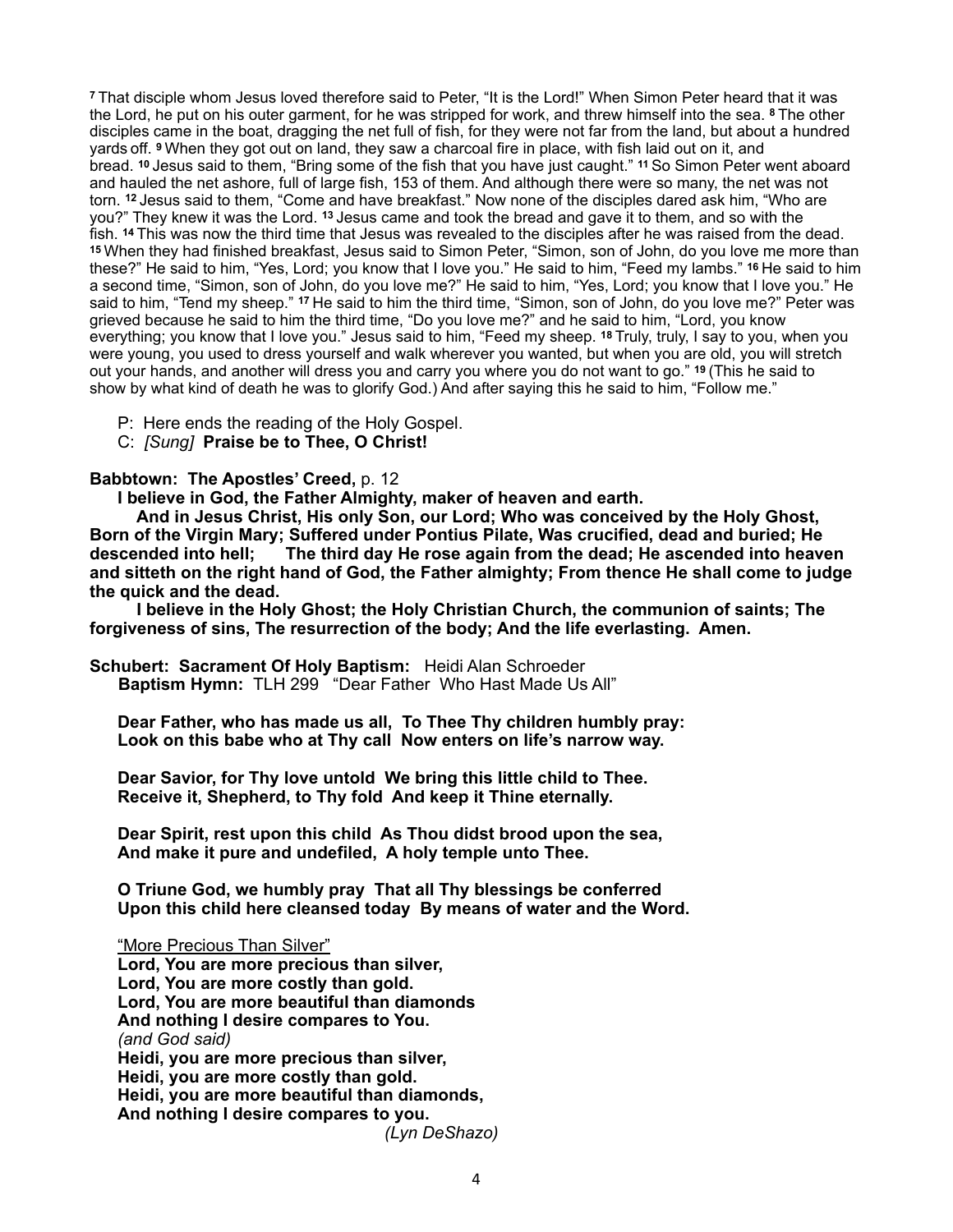**Sermon Hymn: "Amazing Grace"** 

**Amazing grace—how sweet the sound—that saved a wretch like me! I once was lost, but now am found; Was blind, but now I see.** 

 **'Twas grace that taught my heart to fear, and grace my fears relieved; How precious did that grace appear The hour I first believed!** 

 **Through many dangers, toils, and snares I have already come; 'Tis grace has brought me safe thus far And grace will lead me home.** 

**Sermon:** "Jesus' Resurrection Changes Everything**"** Text: Acts 9:1-22

*(Usual time for The Offering – offering plates are at the entrances or can be mailed or given online.)* 

**Offertory,** p. 22 *[Sung]*

 **Create in me a clean heart, O God, and renew a right spirit within me. Cast me not away from Thy presence, and take not Thy Holy Spirit from me. Restore unto me the joy of Thy salvation; And uphold me with Thy free spirit. Amen.**

## **Prayers**

*[Babbtown will conclude with The Lord's Prayer, Hymn – TLH 204 , The Benediction and Closing Hymn – TLH 207, vs. 2 .]* 

# **THE ORDER OF HOLY COMMUNION**

*[We invite those who are communicant members of sister Lutheran Congregations, in the fellowship of LC-MS, and are repentant, to commune with us.]* 

**The Preface:** p. 24 *[Responses Sung]*

- P: The Lord be with you.
- C: **And with thy spirit.**
- P: Lift up your hearts.
- C: **We lift them up unto the Lord.**
- P: Let us give thanks unto the Lord, our God.
- C: **It is meet and right so to do.**
- P:It is truly meet, right and salutary that we should at all time and in all places give thanks unto Thee, O Lord, holy Father, almighty, everlasting God ….

## **The Proper Preface,** p. 25

 P: …. therefore with angels and archangels, and with all the company of heaven, we laud and magnify Thy glorious name, evermore praising Thee and singing:

### **The Sanctus:** p. 26 *[Sung]*

 **Holy, holy, holy, Lord God of Sabaoth; Heav'n and earth are full of Thy glory; Hosanna, Hosanna, Hosanna in the highest. Blessed is He, Blessed is He, Blessed is He that cometh in the Name of the Lord. Hosanna, Hosanna, Hosanna in the highest.** 

**The Lord's Prayer:** p. 27

 **Our Father who art in heaven, hallowed be Thy name; Thy kingdom come; Thy will be done on earth as it is in heaven; Give us this day our daily bread; And forgive us our trespasses as we forgive those who trespass against us; And lead us not into temptation; But deliver us from evil;** 

 *[Sung]* **For Thine is the kingdom and the power and the glory forever and ever. Am***e***n**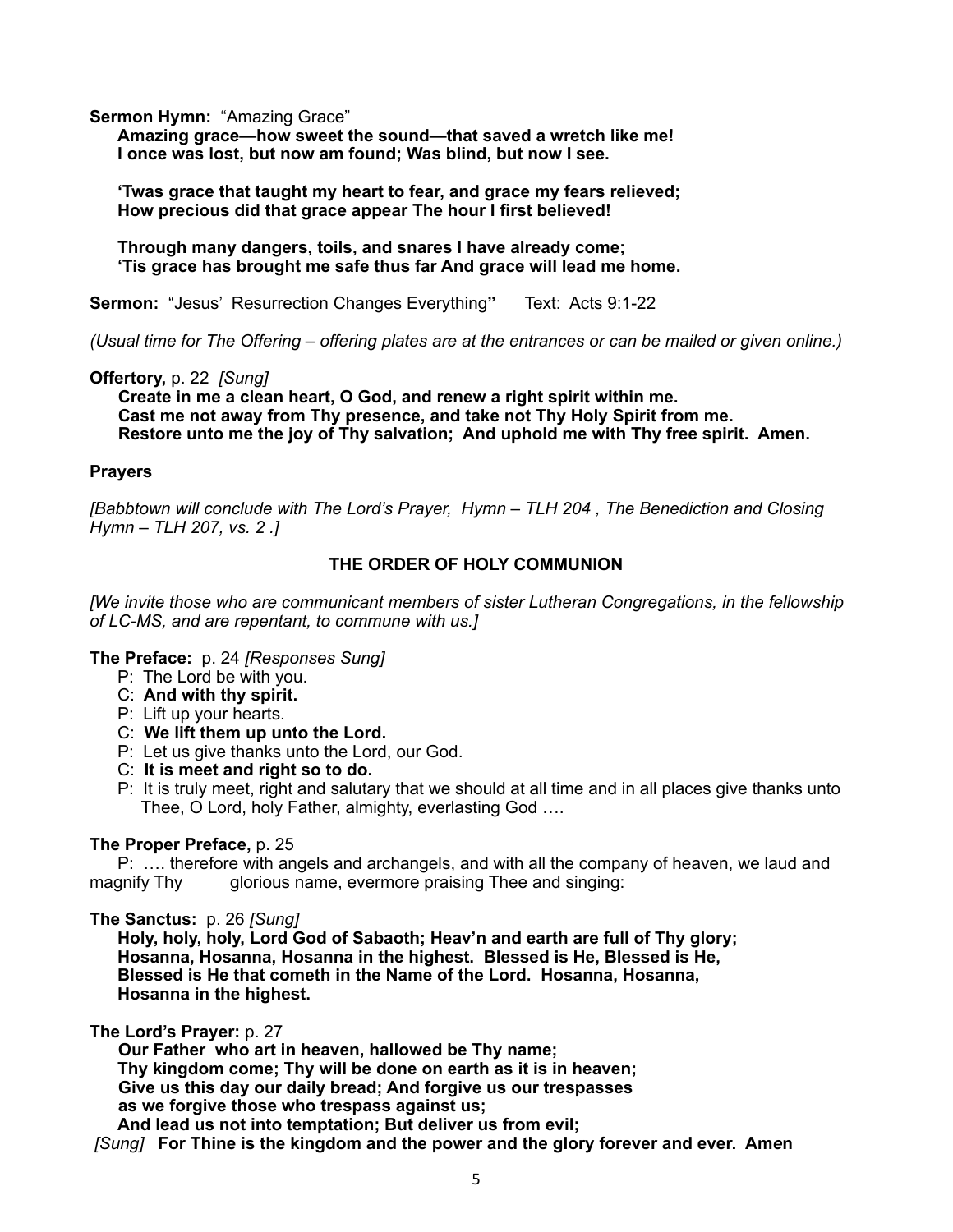#### **The Words of Institution:** p . 27

Our Lord Jesus Christ, the same night in which He was betrayed, took bread; and when He had given thanks, He brake it and gave it to His disciples, saying, "Take eat; this is My body, which is given for you. This do in remembrance of me."

 After the same manner also He took the cup when He had supped, and when He had given thanks, He gave it to them, saying, "Drink ye all of it; this cup is the New Testament in My blood, which is shed for you for the remission of sins. This do, as oft as ye drink it, in remembrance of Me."

**The Pax Domini: p. 27**  P: The peace of the Lord be with you always. C: *[Sung]* **A - - - - men.** 

#### **The Agnus Dei:** p. 28 *[Sung]*

**O Christ, Thou Lamb of God, that takest away the sin of the world, have mercy upon us. O Christ, Thou Lamb of God, that takest away the sin of the world, have mercy upon us. O Christ, Thou Lamb of God, that takest away the sin of the world, Grant us Thy peace. A - - - - - - men.** 

#### **The Distribution**

 **Distribution Hymn:** TLH 204 "Come, Ye Faithful, Raise The Strain"

 **Come, ye faithful, raise the strain Of triumphant gladness; God hath bro't His Israel Into joy from sadness. 'Tis the spring of souls today: Christ hath burst His prison And from three days' sleep in death As a sun hath risen.** 

 **All the winter of our sins, Long and dark, is flying From His light, to whom we give Laud and praise undying. Neither could the gates of death Nor the tomb's dark portal Nor the watchers, nor the seal Hold Thee as a mortal.** 

 **But today amidst Thine own Thou didst stand, bestowing That Thy peace which evermore Passeth human knowing. Come, ye faithful, raise the strain Of triumphant gladness; God hath bro't His Israel Into joy from sadness. Amen.** 

**Distribution Hymn:** TLH 203 "Morning Breaks Upon The Tomb"

 **Morning breaks upon the tomb; Jesus scatters all its gloom. Day of triumph thro' the skies; See the glorious Savior rise.** 

 **Ye who are of death afraid Triumph in the scattered shade. Drive your anxious cares away; See the place where Jesus lay.** 

 **Christians, dry your flowing tears Chase your unbelieving fears; Look on His deserted grave, Doubt no more His pow'r to save. Amen.** 

**The Nunc Dimittus:** p. 29 *[sung]*

**Lord, now lettest Thou Thy servant depart in peace according to Thy Word, For mine eyes have seen Thy Salvation: which Thou hast prepared before the Face of all people, a Light to lighten the Gentiles and the Glory of Thy people Israel. Glory be to the Father and to the Son and to the Holy Ghost; As it was in the beginning, is now, and ever shall be, world without end. Amen.**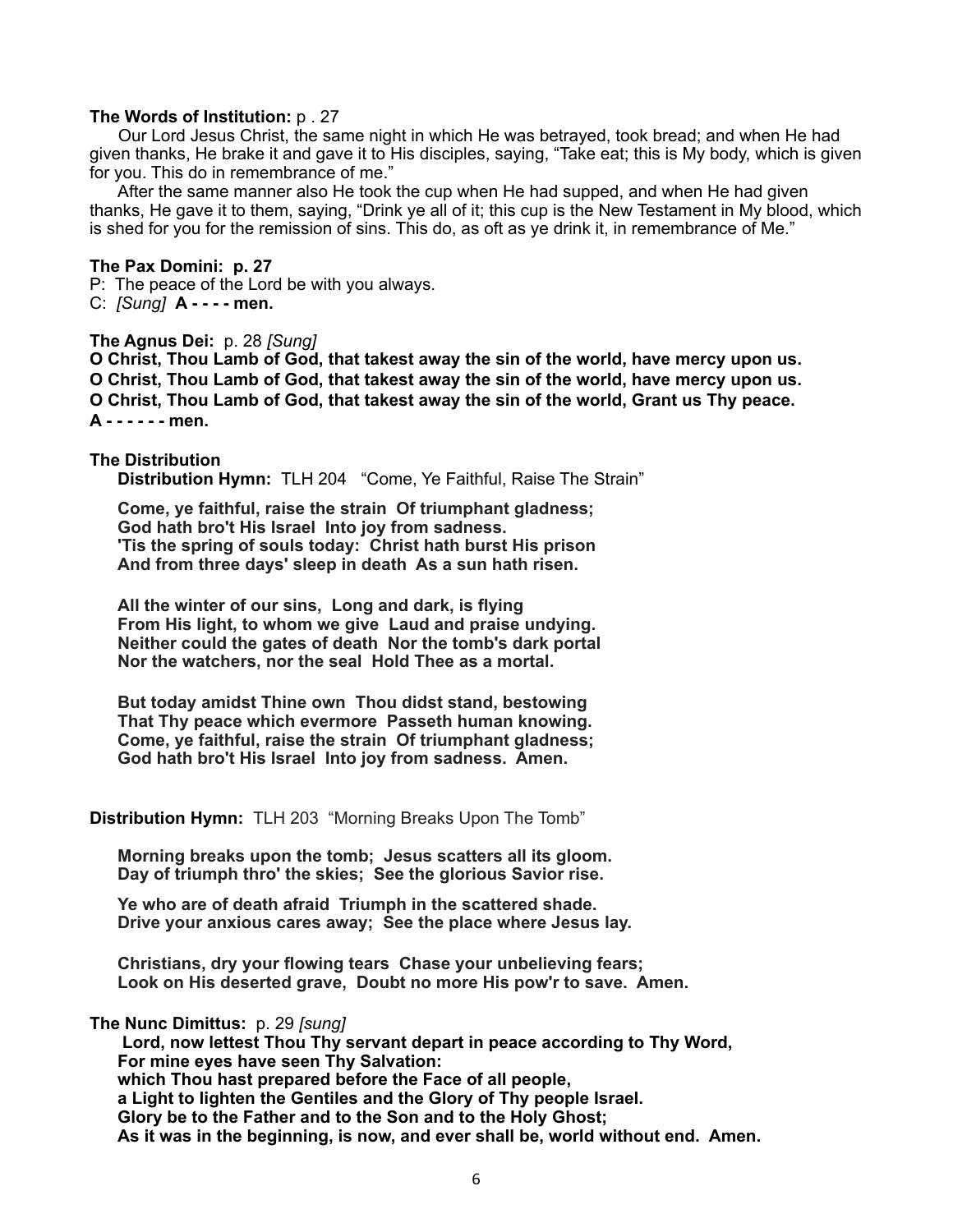## **The Thanksgiving:** p. 30

- P: Oh, give thanks unto the Lord, for He is good.
- C: *[Sung]* **And His mercy endureth forever.**

## **The Thanksgiving Prayer:** pp. 30-31

P: We give thanks to Thee, Almighty God, that You have refreshed us through this salutary gift; and we beseech You that of Your mercy You would strengthen us through the same in faith towards You and in fervent love toward one another; through Jesus Christ, our Lord, who liveth and reigneth with Thee and the Holy Ghost, ever one God, world without end.

C: *[Sung]* **A- - - - - men.** 

## **The Benedicamus:** p. 31

- P: The Lord be with you.
- C: *[Sung]* **And with thy spirit.**
- P: Bless we the Lord.
- C: *[Sung]* **Thanks be to God.**

## **The Benediction:** p. 31

 P: The Lord bless you and keep you, The Lord make His face shine upon you and be gracious unto you. The Lord lift up His countenance upon you and give you peace. C:*[Sung]* **Amen, Amen, Amen!**

**Closing Hymn:** TLH 207, vs. 2 "Like The Golden Sun Ascending" **Thanks to Thee, O Christ victorious! Thanks to Thee, O Lord of Life! Death hath now no power o'er us, Thou hast conquered in the strife. Thanks because Thou didst arise And hast opened Paradise! None can fully sing the glory Of the resurrection story.**

## **Silent Prayer Announcements**

## **HAVE A BLESSED WEEK!**

\* \* \* \* \* \* \* \* \* \* \* \* \* \* \* \* \* \* \* \* \* \* \* \* \* \*

BAPTISM BIRTHDAYS: Babbtown: Alex Nilges and Ethan Mueller; Schubert: Niki Kelly, Helen Stulce, Camden Bohl and Mark Schmutzler.

(NOTE: Please call or text Pastor with prayer requests and birthdays.)

ORGANISTS: Babbtown – Arline Mueller; Schubert – Keith Bohl. USHERS this Sunday: Jerry Bartel and Andy Beach. USHERS next Sunday: Jerry Bartel and George Kuhlmann. COMMUNION ASSISTANT: Allan Forbis.

\* \* \* \* \* \* \* \* \* \* \* \* \* \* \* \* \* \* \* \* \* \* \* \* \* \*

A WARM WELCOME TO EACH OF YOU as we gather for worship today. Our Scripture readings continue to focus on the events surrounding the resurrection as well as the powerful effect it has on our lives. We pray that everyone will be blessed through the Word and Sacrament that we share today. Christ is Risen!

THE SACRAMENT OF HOLY BAPTISM is received this morning by Heidi Alan Schroeder, infant daughter of Mark and Celia Schroeder and sister of Hadley and Harper. We rejoice with her and her whole family remembering the amazing grace of God poured out by the Holy Spirit through baptism.

TODAY: Pick up your May newsletter or get it online.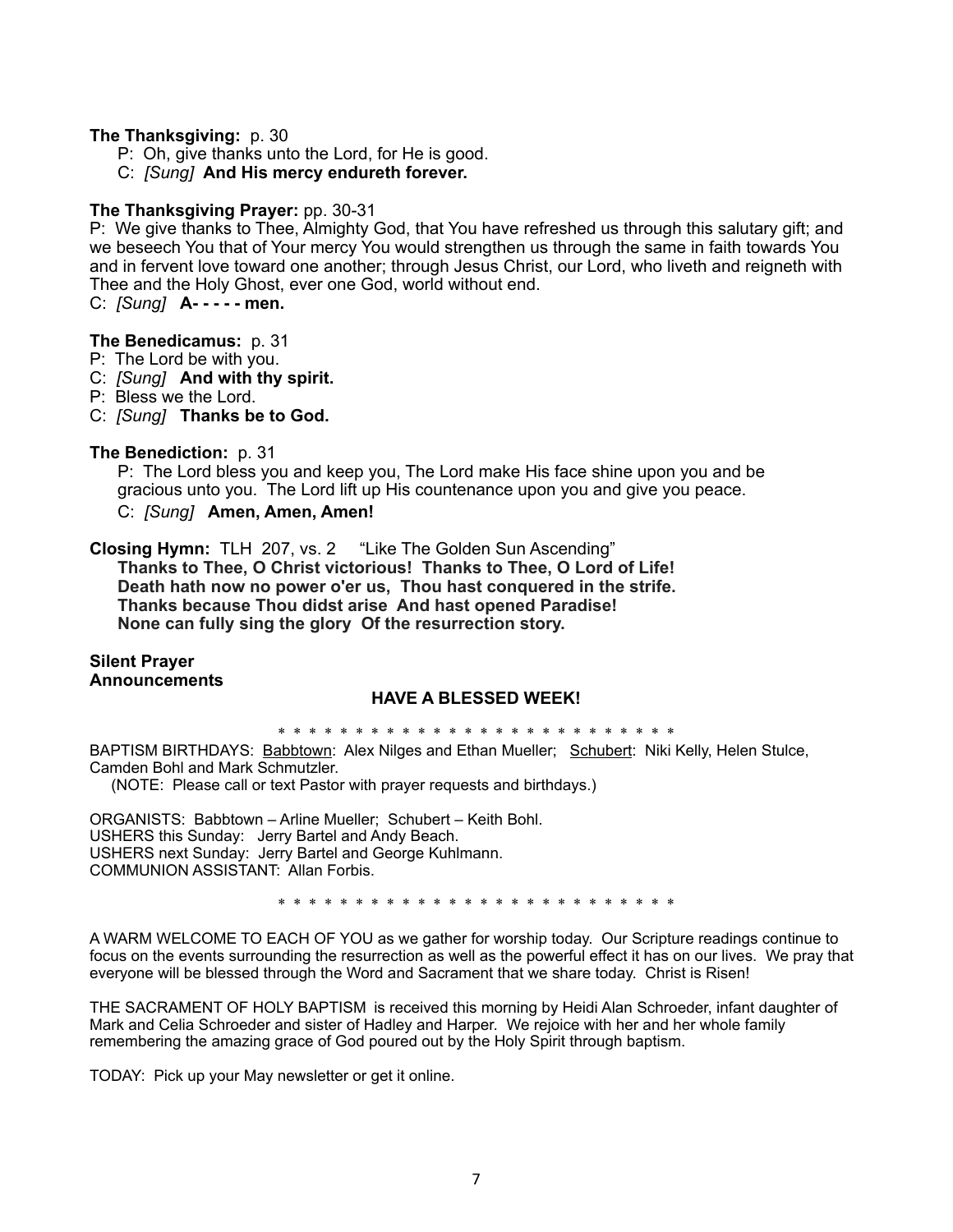TUESDAY: Pastors' Conference, St. John's, Mexico.

- Men's Bible Study/Supper, 6:00 p.m. All men and their sons are invited also feel free to bring your friends too.
- The Meta Citizens Civic League blood drive, 2:00-6:00 p.m. Call 1-800-733-2767 for appointment.

MAY 22: The Youth that are going to the summer Youth Gathering are hosting a fundraising Pancake Breakfast, following worship.

IF YOU HAVE NOT DONE SO, (those who ordered lilies for Easter) can place the payment of \$8.99 for those in the offering plate.

LIFE THOUGHTS IN THE CHURCH YEAR: **–** The Gospel of Jesus Christ reverses expectations. The Lamb once slain now reigns (Revelation 5). The persecutor gets converted (Acts 9). Empty nets bring abundance in (John 21). Dancing emerges from mourning (Psalm 30). Applied to life issues, this reveals what we call control – "my body, my choice" – as actually captivity, and God holds precious what we regard as paltry. Where we see only darkness and death, He has sown life and light!

ATTENDANCE LAST SUNDAY: Babbtown, 16; Schubert, 74.

\* \* \* \* \* \* \* \* \* \* \* \* \* \* \* \* \* \* \* \* \* \* \* \* \* \*

**Thanks be to God that we have the opportunity to gather in worship each week. Make worship and Bible Study and the Lord's Supper a high priority in your life.** 

#### Babbtown Schubert

| 8:00 a.m., Sunday Worship<br>9:10 a.m., Sunday School<br>and Bible Study |  | 9:15 a.m., Sunday School<br>9:30 a.m., Bible Study<br>10:00 a.m., Worship Service |
|--------------------------------------------------------------------------|--|-----------------------------------------------------------------------------------|
|--------------------------------------------------------------------------|--|-----------------------------------------------------------------------------------|

\* \* \* \* \* \* \* \* \* \* \* \* \* \* \* \* \* \* \* \* \* \* \* \* \* \*

**Cover pic artwork:** Text Acts 9:4

**The Lutheran Hymnal:** St. Louis: Concordia, 1941.

Hymn #202: Scripture: Acts 10:40; Latin: Salve, festa dies; Welcome, Happy Morning; Author: Venantius Fortntus (c. 530, cento; Tr.: John Ellerton (1868, alt.); Tune: Sei Mir Gegrusset; Source: "Enchirdion," LLubeck, 1545.

Hymn #299: Scripture: Galatians 3:27; German: O Vaterherz, das Ern' und Himmel schuf ; Dear Father Who Has Made Us All; Author: Albert Knapp (1841); Tr.: William Czamanske (2939); Tune: Herr Jesu Christ, Dich; Source: "Cantionale Germanicum," Dresden, 1628. Translation © 1939, Concordia Publishing House.

Hymn #204: Scripture: Exodus 15:1-21; Greek: Αϊσωµεν, πάντεζ λαοί; Come, Ye faithful, raise the strain; Author: John of Damascus (c. 750); Tr.: John M Neale (1859, alt. ab.); Tune: Schwing Dich Auf; Source: "Geistliche Andachten," Berlin, 1666,

Hymn #203: Scripture: Luke 24:3; Morning Breaks upon the tomb; Author: William B. Collyer (1812, ab.);; Tune Innocents; Source: French melody, 13<sup>th</sup> century.

Hymn #207: Scripture: Acts 2:32; Like the golden sun ascending; Danish Title: Som den gyldne Sol frembryder; Author: Thomas Kingo (1689, cento) Tr: George T. Tygh (1908); Verde Munter; Composer: Hohann Schop (1642).

**Lord, You Are More Precious Than Silver:** Author and Composer: Lynn DeShazzo; ©1982 by Integrity's Hosanna! Music.

**Amazing Grace:** Scripture:Ephesians 2:8; Author: John Newton (1772); Published (1779); Current Tune Composed by William Walker; Tune: New Britain (1835).

**Bible Readings:** The Holy Bible, English Standard Version. ESV® Text Edition: 2016. Copyright © 2001 by [Crossway Bibles, a publishing](https://www.crossway.org/)  [ministry of Good News Publishers.](https://www.crossway.org/)

\* \* \* \* \* \* \* \* \* \* \* \* \* \* \* \* \* \* \* \* \* \* \* \* \* \*